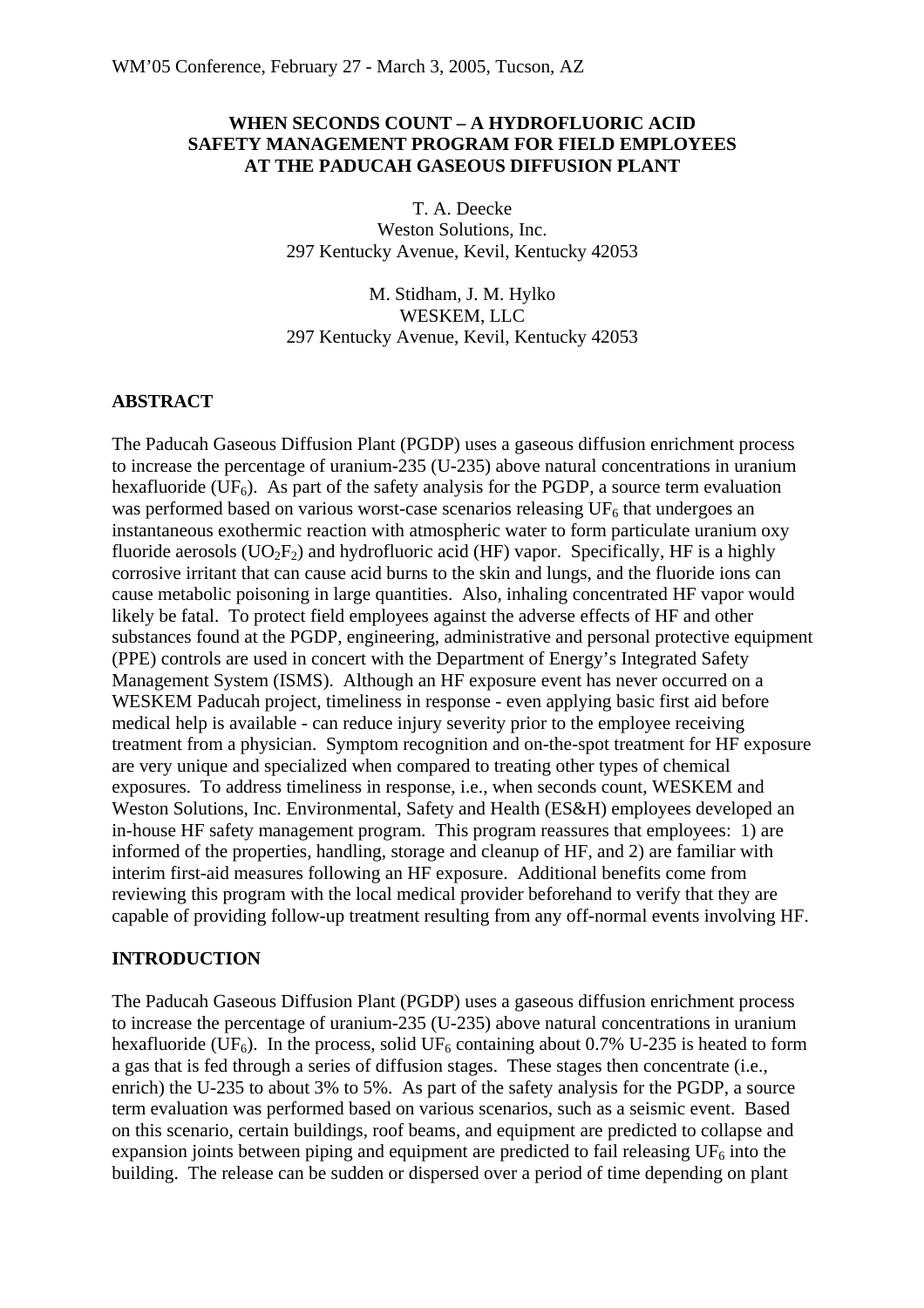operating conditions, such that the  $UF_6$  undergoes an instantaneous exothermic reaction with atmospheric water to form particulate uranium oxy fluoride aerosols  $(UO_2F_2)$  and hydrofluoric acid (HF) vapor (1, 2) shown in equation 1.

$$
UF_6 + 2H_2O \rightarrow UO_2F_2 + 4HF + heat
$$
 Eq. 1

Depending on the degree of atmospheric conditions and turbulence induced by other scenario factors, about 61% of the  $UO<sub>2</sub>F<sub>2</sub>$  aerosols are predicted, based on calculational models, to settle down onto the floor or surrounding equipment during the first 200 seconds; another 25% settles down over the next 300 seconds; and the remaining 14% settles over the next 24 hours.

The HF is the major portion of the release cloud and is buoyed by the heat of reaction and dispersion by atmospheric conditions (e.g., wind). Environmental impacts from  $UO_2F_2$ , HF and other radioactive and non-radioactive substances released from the PGDP are discussed elsewhere (3).

## **The Reaction Produces Compounds with Differing Toxic Effects**

Areas coming in contact with the dispersed uranium particulate material require decontamination. In addition, the uranium in the  $UO_2F_2$  acts as a heavy metal affecting the kidneys. Therefore, employees responsible for these efforts would use engineering, administrative and personal protective equipment (PPE) controls to prevent employee exposure. Both radiological and non-radiological bioassay methods are available for monitoring employee exposure to uranium (4).

Hydrofluoric acid can cause acid burns on the skin and lungs, and fluoride ions can cause metabolic poisoning in large quantities. Also, inhaling concentrated HF vapor would likely be fatal. An exposure event is most likely to occur following a release of either HF vapor or liquid from process equipment, cleaning up a spill, or during remediation activities. For example, even after conducting extensive pre-planning activities and collecting field doserate surveys to identify the presence of  $UO_2F_2$  and other radioactive sources, Watson, *et al.* (5) has shown there is always a potential of encountering aqueous HF in containers during remediation of uncharacterized waste collection areas. To address this issue, Watson, *et al.* (5) and Hylko (6) provide engineering, administrative and PPE controls in concert with the Department of Energy's Integrated Safety Management System (ISMS) (7, 8) to protect field employees against the adverse effects of  $UO_2F_2$ , HF and other substances found at the PGDP.

Although an HF exposure event has never occurred on a WESKEM Paducah project, timeliness in response - even applying basic first aid before medical help arrives - can reduce injury severity prior to the employee receiving treatment from a physician. Prompt first aid is essential because of the fluoride ion's toxicity and ability to move through the body. Symptom recognition and on-the-spot treatment for HF exposure are very unique and specialized when compared to treating other types of chemical exposures. To address timeliness in response, i.e., when seconds count, WESKEM and Weston Solutions, Inc. Environmental, Safety and Health (ES&H) employees developed an in-house HF safety management program. This program consists of informing employees about the properties, handling, storage and cleanup of HF and interim first-aid measures following an HF exposure. Also, it is recommended that this information be communicated to the local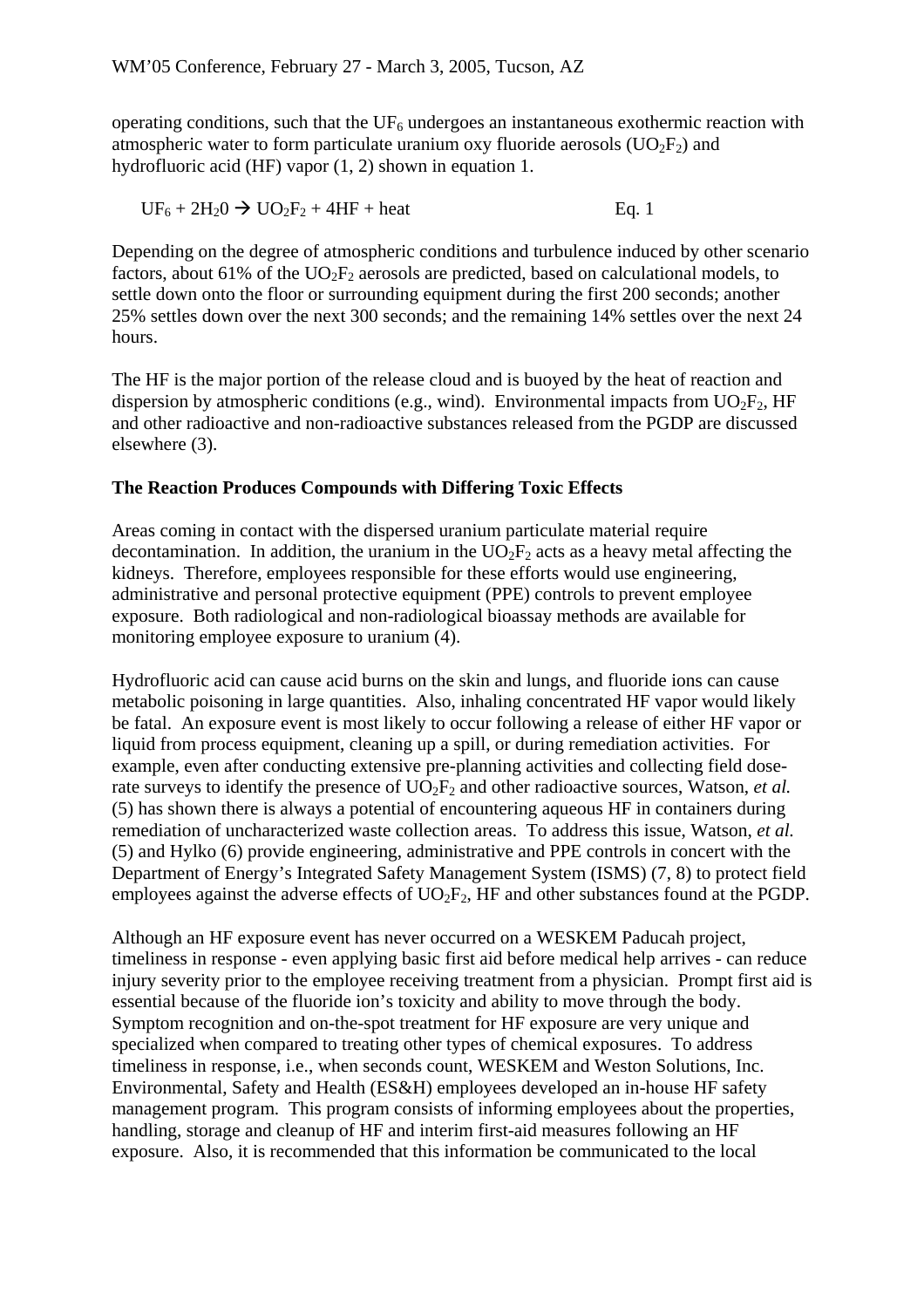medical provider beforehand to verify that they are capable of providing follow-up treatment resulting from any off-normal events involving HF.

# **Properties of HF**

Hydrofluoric acid, also referred to as hydrogen fluoride, (CAS# 7664-39-3) is a clear, colorless and highly corrosive fuming liquid with a strong irritating, acrid odor that readily reacts with water to form dense white clouds. Hydrofluoric acid is primarily an industrial raw material used in iron and steel foundries, metal finishing, surface cleaning, petroleum refining, mineral processing and digesting, glassmaking (i.e., etching), as well as manufacturing stainless steel, aluminum, inorganic and organic chemicals, electronic components and UF6. Hydrofluoric acid produces adverse effects at the point of contact (which is usually the skin, eyes, and respiratory tract), is not listed as a carcinogen, and has a National Fire Protection Association (NFPA) hazard rating of Health = 4, Flammability =  $0$ , Reactivity  $= 1$ . Table I summarizes the various exposure guideline limits for HF (9, 10).

#### **Table I. Exposure Guideline Limits for HF**

| <b>Exposure Guidelines</b>                 | Limits                                           |  |
|--------------------------------------------|--------------------------------------------------|--|
| <b>ACGIH Threshold Limit Value (TLV)</b>   | 3 parts per million $(ppm)$ – Ceiling            |  |
| OSHA Permissible Exposure Limit (PEL)      | 3 ppm – Time-Weighted Average (TWA)              |  |
| Biological Exposure Index (Pre-Shift)      | $3 \text{ mg}$ (F) per gram creatinine in urine  |  |
| Biological Exposure Index (Post-Shift)     | $10 \text{ mg}$ (F) per gram creatinine in urine |  |
| OSHA Short-Term Exposure Limit (STEL)      | 6 ppm (15 minutes)                               |  |
| NIOSH Immediately Dangerous to Life or     | 30 ppm (30 minutes)                              |  |
| Health (IDLH)                              |                                                  |  |
| <b>Emergency Response Planning Guide 1</b> | $2$ ppm (60 minutes)                             |  |
| $(ERPG-1)^a$                               |                                                  |  |
| <b>Emergency Response Planning Guide 2</b> | $20$ ppm (60 minutes), 50 ppm (10 minutes)       |  |
| $\overline{(ERPG-2)}^b$                    |                                                  |  |
| <b>Emergency Response Planning Guide 3</b> | 50 ppm (60 minutes), 170 ppm (10 minutes)        |  |
| $(ERPG-3)^c$                               |                                                  |  |

a: ERPG-1 - The maximum level below which nearly all individuals could be exposed up to one hour without experiencing other than mild, transient adverse health effects.

b: ERPG-2 – The maximum level below which nearly all individuals could be exposed for one hour without developing irreversible health effects or symptoms which would impair taking protective action.

c: ERPG-3 - The maximum level below which nearly all individuals could be exposed for one hour without experiencing or developing life-threatening health effects.

Monitoring of urine for fluorides is an accepted method for determining exposure. Urine fluoride levels above 3 mg/g creatinine at the beginning of a work shift, or above 10 mg/g creatinine at the end of a work shift, may indicate excessive absorption of fluoride. It should be noted that fluorides are often present in significant amounts in persons not occupationally exposed (e.g., dietary sources of fluoride such as tea), and that the urine fluoride determination is not specific for HF (9).

## **Handling, Storage and Cleanup of HF**

The handling and storage of HF in incompatible containers can generate considerable amounts of heat, thereby increasing pressure to cause the container to explode. Glass, concrete and other silicon bearing materials can yield silicon tetrafluoride gas. Pressure buildup from this reaction has been known to rupture containers. Carbonates, sulfides and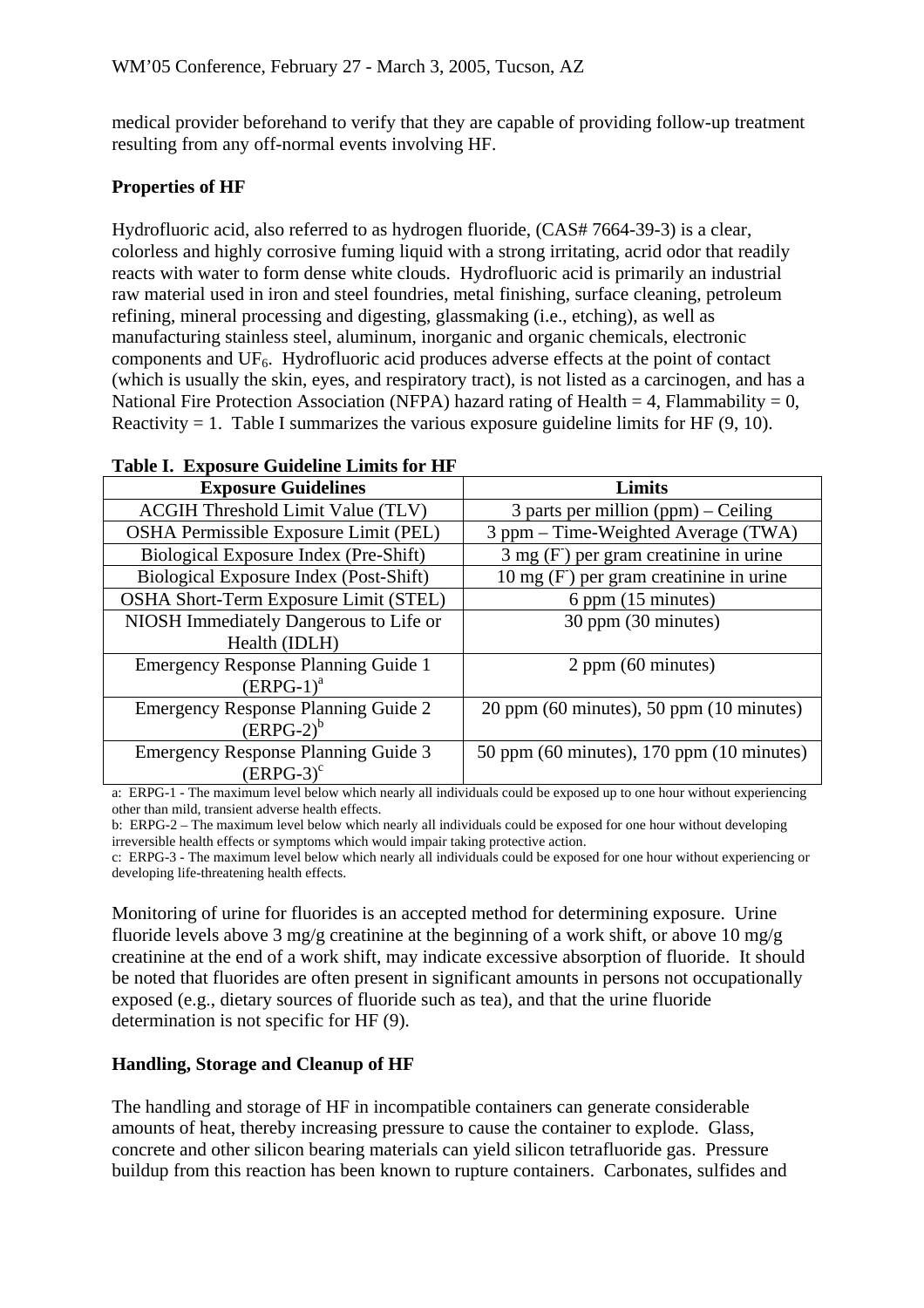cyanides can yield toxic gases such as carbon dioxide, hydrogen sulfide and hydrogen cyanide, respectively. Alkalis and some oxides can cause strong violent exothermic reactions, and HF can react with certain metals generating hydrogen gas. As a result, wax bottles were routinely used by laboratories (ca. 1950s) for storing HF. Hydrofluoric acid is corrosive to many materials including glazes, enamels, pottery, concrete, leather, natural rubber and many organics. For large-quantity industrial purposes, the HF is typically stored and shipped in special rubber-lined containers (e.g., rail cars and tanks). Figure 1 shows that the preferred types of small-quantity containers for storing HF are made from either polyethylene or Teflon® materials.



**Fig. 1. Preferred types of containers for storing HF** 

Precautions must also be taken during the cleanup of HF. Adding water to dilute an HF spill would result in a violent exothermic reaction causing the acid to splatter endangering nearby employees. In addition, the reaction would create a large white cloud resulting in an airborne vapor hazard reducing visibility in the cleanup area. When possible, always "add acid" to water when diluting a concentrated acid such as HF. Furthermore, it requires copious amounts of water on a logarithmic scale to increase the pH of the HF. For example, to increase the pH from zero to one (0-1) requires approximately 38 liters (10 gallons) of water; from one to two (1-2) requires approximately 380 liters (100 gallons) of water, etc. However, instead of using water to respond to an HF spill, a common approach in the field is to use a buffer solution, such as KOLORSAFE<sup>®</sup> Liquid Acid Neutralizer, which consists of a weak base and color indicator to visually show that the acid has been neutralized (11). For small manageable spills, Table II summarizes a variety of alkaline materials (i.e., bases) to neutralize HF (12).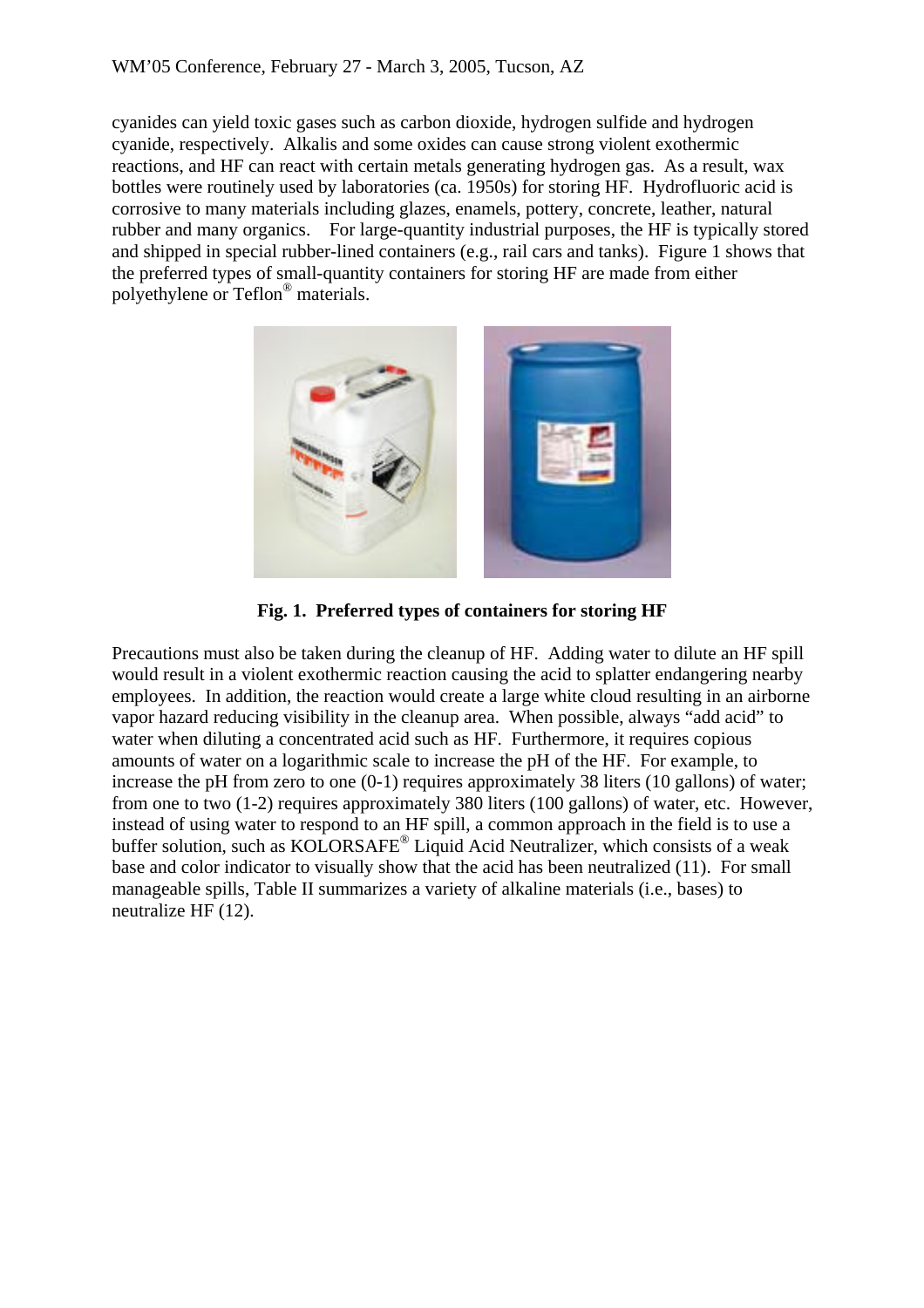| $\cdots$<br><b>Alkaline Material</b> | <b>Common Names</b>       | <b>Form Available</b> | <b>Hazards</b> and  | <b>Amount of</b>         |
|--------------------------------------|---------------------------|-----------------------|---------------------|--------------------------|
|                                      |                           |                       | <b>Reactions</b>    | <b>Material Required</b> |
|                                      |                           |                       |                     | for Neutralization       |
| Sodium Hydroxide                     | Caustic Soda              | 100% Solid Beads      | Very high heat of   | $4.0$ kg per kg of       |
| (NaOH)                               |                           | or Flakes, $<$ 50%    | dilution and        | 100% HF                  |
|                                      |                           | Solution              | neutralization      |                          |
| Potassium                            | <b>Caustic Potash</b>     | 85% Solid Beads or    | Very high heat of   | 6.2 kg per kg of         |
| Hydroxide (KOH)                      |                           | Flakes, $<$ 45%       | dilution and        | 100% HF                  |
|                                      |                           | Solution              | neutralization      |                          |
| Sodium Carbonate                     | Soda Ash                  | Dry Powder            | Rapid evolution of  | $2.9$ kg per kg of       |
| $(Na_2CO_3)$                         |                           |                       | carbon dioxide gas  | 100% HF                  |
|                                      |                           |                       | (CO <sub>2</sub> )  |                          |
| Sodium                               | <b>Bicarb Baking Soda</b> | Dry Powder            | Rapid evolution of  | 4.2 kg per kg of         |
| Bicarbonate                          |                           |                       | carbon dioxide gas  | 100% HF                  |
| (NaHCO <sub>3</sub> )                |                           |                       | (CO <sub>2</sub> )  |                          |
| Calcium Carbonate                    | Limestone                 | Pebbles               | Slow reaction, slow | 2.7 kg per kg of         |
| (CaCO <sub>3</sub> )                 |                           |                       | evolution of carbon | 100% HF                  |
|                                      |                           |                       | dioxide gas $(CO2)$ |                          |
| Calcium Oxide                        | Quicklime                 | Dry Powder            | Very high heat of   | 1.5 kg per kg of         |
| (CaO)                                |                           |                       | hydration and       | 100% HF                  |
|                                      |                           |                       | neutralization      |                          |
| Calcium Hydroxide                    | <b>Hydrated Lime</b>      | Dry Powder Slurry     | High heat of        | $2.0$ kg per kg of       |
| [Ca(OH) <sub>2</sub> ]               |                           | in Water              | neutralization,     | 100% HF                  |
|                                      |                           |                       | slippery when wet   |                          |

**Table II. Typical Alkaline Materials Available to Neutralize HF** 

# **Exposure to HF (13, 14)**

The following sections provide symptomatic reactions of the human body following HF exposure to the skin/dermal area and eyes, as well as resulting from inhalation and ingestion.

## **Skin/Dermal Area**

Direct exposure to either HF liquid or concentrated vapors can cause immediate severe burning, pain and a whitish discoloration of the skin which usually proceeds to blistering, necrosis (i.e., a mortification or gangrene of bone, or the death of a bone or portion of a bone *en masse*, as opposed to its death by molecular disintegration) or ulceration. Table III summarizes the time it takes to observe clinical signs or symptoms following exposure to varying HF concentrations.

**Table III. Time to Observe Clinical Signs or Symptoms Following Exposure to Varying HF Concentrations** 

| <b>HF</b> Concentration | <b>Time to Observe Clinical Signs</b> |
|-------------------------|---------------------------------------|
|                         | or Symptoms                           |
| $>50\%$                 | Immediately apparent                  |
| $20\% - 50\%$           | 1-8 hours                             |
| $< 20\%$                | Up to 24 hours                        |

Furthermore, because HF is absorbed into the bloodstream, large or multiple burns totaling over 160 square centimeters (25 square inches) of body surface area can be fatal if not treated promptly and properly. The fluoride ion readily penetrates the skin causing deep tissue destruction and reacts with body calcium, as shown in equation 2.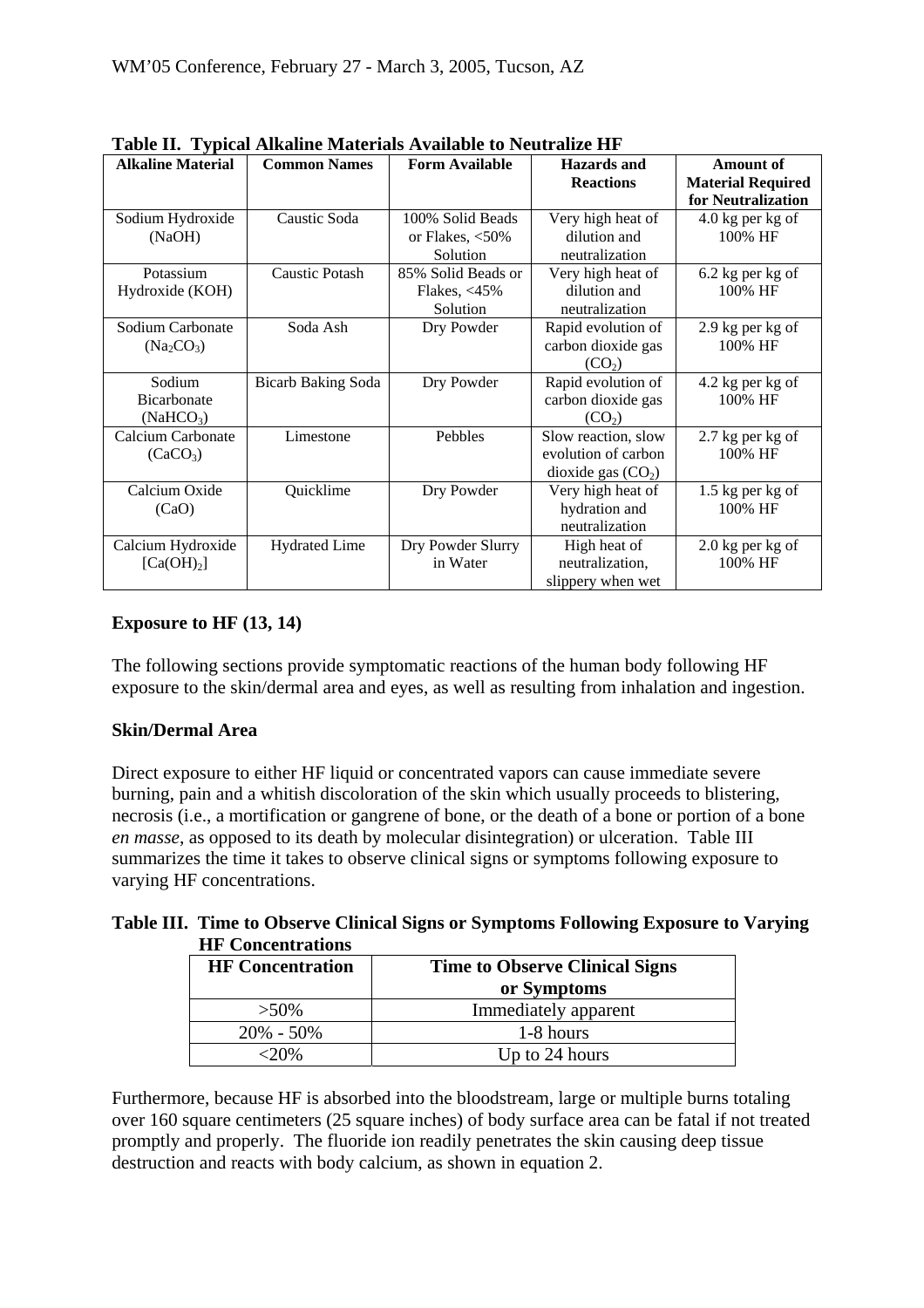$2HF + Ca^{2+} \rightarrow CaF_2$  Eq. 2

This is one of the major toxic effects of HF on body calcium that forms the basis for treatment. There is evidence that fluoride may combine with calcium and phosphate, so that five calcium ions are tied up for each fluoride ion [e.g.  $Ca<sub>5</sub>F(P0<sub>4</sub>)<sub>3</sub>$ ]. Unlike other acids that are rapidly neutralized, this process may continue for days if left untreated, causing changes to the exposed tissue, bones and joints.

The burns are usually accompanied by severe, throbbing pain from the irritation of nerve endings resulting from increased levels of potassium ions entering the extracellular space to compensate for the reduced levels of calcium ions causing hypocalcemia. Another major systemic poisoning is hypomagnesemia that alters the normal heteroionic exchange of calcium and magnesium at the bone surface. Magnesium is critically important in maintaining normal cell function, and symptomatic magnesium depletion is often associated with multiple biochemical abnormalities, including hypocalcemia. The organ systems commonly affected by magnesium deficiency are the cardiovascular system and the central and peripheral nervous systems.

Exposure to hydrofluoric acid has not been the subject of long-term toxicity studies or testing because it is a very strong irritant producing immediate symptoms. Instead, chronic toxicity studies following long-term exposure to other forms of fluoride (e.g., fluoride salts) have reported tooth mottling (i.e., characterized by white spots that do not reflect light or teeth turning yellow or brown) in children and sometimes osteosclerosis (i.e., abnormal hardness and density of bone) in adults and children. Skeletal fluorosis (i.e., a complicated illness caused by the accumulation of too much fluoride in the bones) is known to be associated with excessive exposure to fluoride compounds, but has not been reported as a consequence following exposure to HF.

## **Eyes**

Both HF liquid and concentrated vapor can cause irritation or corneal burns to the eyes.

## **Inhalation**

Mild exposure can result in irritation of the nose, throat and respiratory system and can cause swelling in the respiratory tract up to 24 hours after exposure. Onset of symptoms may be delayed for several hours. Severe exposure can cause nose and throat burns, lung inflammation and pulmonary edema (i.e., abnormal accumulation of fluid in the lungs often caused by congestive heart failure caused by the inability of the heart to maintain adequate blood circulation in the peripheral tissues and the lungs) including hypocalcemia.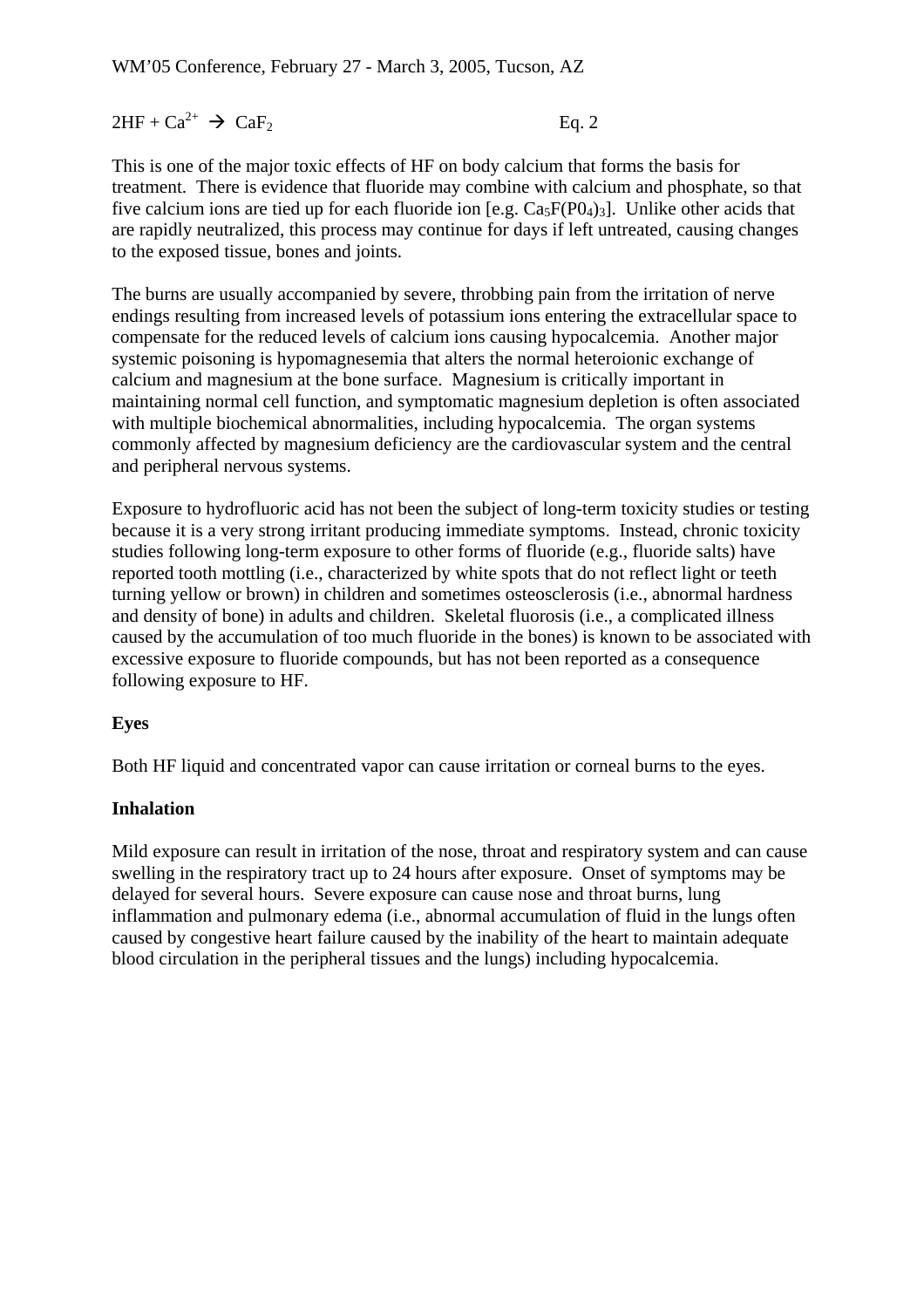## **Ingestion**

Ingestion of HF can cause severe mouth, throat and stomach burns and may be fatal if swallowed. Even with small amounts of dilute solutions, profound and possibly fatal hypocalcemia is likely to occur unless medical treatment is promptly initiated.

#### **On-the-Spot Treatment Recommendations Following HF Exposure**

The following sections provide on-the-spot treatment recommendations following HF exposure to the skin/dermal area and eyes, as well as resulting from inhalation and ingestion. The treatments mentioned herein can be started while waiting for advanced medical treatment from a physician or during transport to a hospital.

#### **Skin/Dermal Area**

On-the-spot treatment, for example, is directed towards binding the fluoride ions to prevent deep-tissue destruction. Treatment consists of washing the area with plenty of water for approximately 5 minutes and then applying 2.5% of calcium gluconate gel that is continuously massaged into the burn area until pain is relieved. A responder must wear gloves when applying the gel to prevent secondary HF burns.

The gel is prepared by heating 395 grams of K-Y Jelly<sup>®</sup> to 50-60<sup>o</sup>C and adding 2.5% by weight (9.9 grams) of reagent grade calcium gluconate slowly while stirring thoroughly until dissolved. The finished gel will be clear. Air bubbles can be removed by letting the bubbles rise to the surface after standing. The gel should be replaced every six months. The medications must be prepared ahead of time and available to be effective. They are not to be used in lieu of medical treatment.

For extensive burns where pain is present longer than 30 minutes, 5% aqueous calcium gluconate is injected beneath, around and in the burn area. Figure 2 provides examples of prepared solutions of calcium gluconate. Using local anesthetics is not recommended since a reduction in pain is an indicator of treatment effectiveness. Also, a small burned area (e.g., finger, hand) can be treated temporarily by immersion in Milk of Magnesia® while in transit to a hospital.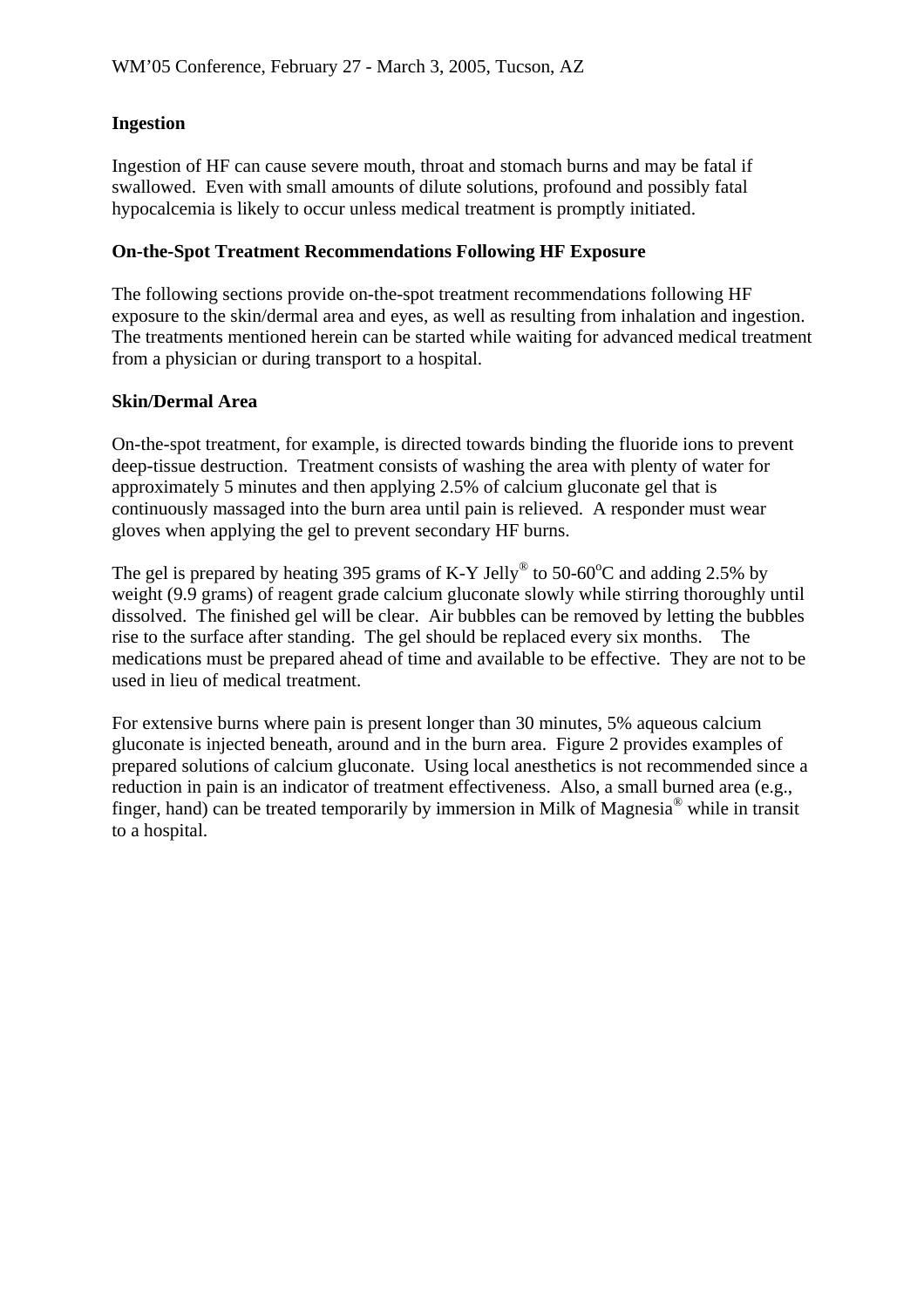

**Fig. 2. Examples of prepared solutions of Calcium Gluconate.** 

# **Eyes**

Treatment for this type of exposure consists of irrigating the eyes for at least 15 minutes with copious quantities of water, keeping the upper and lower eyelids apart and away from the eye during irrigation. Rubbing of the eyes is to be avoided. The next step is to seek competent medical attention immediately, preferably from an eye specialist. Although the solution described for skin treatment should not be used, it is acceptable to irrigate with 1% calcium gluconate in normal saline for 1 to 2 hours to prevent or lessen corneal damage.

## **Inhalation**

Treatment for this type of exposure consists of moving the employee to fresh air, then keeping them lying down, quiet and warm. If breathing has stopped, artificial respiration should be started immediately. If available, 2.5% calcium gluconate in normal saline should be given using a nebulizer with oxygen.

## **Ingestion**

A variety of treatments are available for this type of exposure consisting of drinking: 1) large amounts of water, 2) several glasses of milk, 3) several milliliters (ounces) of Milk of Magnesia<sup>®</sup>, or 4) grinding up and administering up to 30 antacid tablets with water. These treatments yield a soothing effect by diluting the ingested HF without inducing vomiting.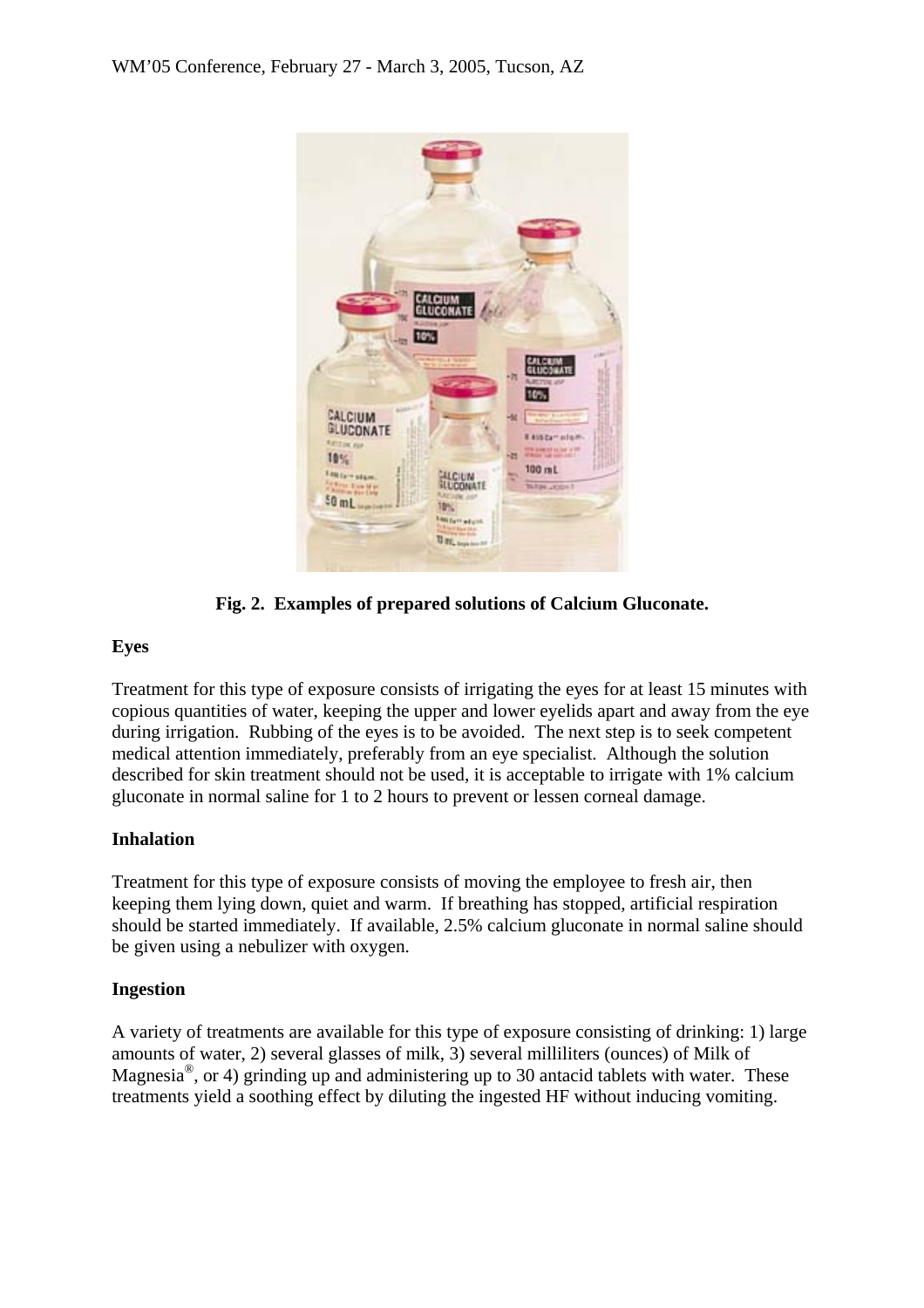# **CONCLUSION**

Hydrofluoric acid has a number of chemical, physiological and toxicological properties that make handling difficult and dangerous. In addition to severe acid burns on the skin/dermal surface, the fluoride toxicity can cause metabolic imbalances and life-threatening cardiac arrhythmias (i.e., a disturbance in the regular rhythm of the heartbeat). Even moderate exposures to concentrated HF can be fatal if left untreated. Furthermore, medical treatment is very specialized and differs from the treatment of other types of acid exposures. This HF safety management program was developed based on a review of the available literature and personal knowledge of the authors who have dealt with the health effects of HF directly. Although work control processes are already in place to prevent an HF exposure from occurring during routine field operations (7, 8), this program reassures that employees: 1) are informed of the properties, handling, storage and cleanup of HF, and 2) are familiar with interim first-aid measures following an HF exposure. Additional benefits come from reviewing this program with the local medical provider beforehand to verify that they are capable of providing follow-up treatment resulting from any off-normal events involving HF.

# **ACKNOWLEDGEMENT**

The authors want to recognize and thank Carl Walter and Doris Becker for their assistance in preparing this paper.

# **REFERENCES**

- 6. S. H. Kim, N. C. J. Chen, R. W. Schmidt and R. P. Taleyarkhan, Source Term Evaluation During Seismic Events in the Paducah Gaseous Diffusion Plant, ORNL/TM-13260. Oak Ridge National Laboratory/Lockheed Martin Energy Systems, Inc. Oak Ridge, TN. December 30, 1996.
- 7. Depleted UF6 Management Information Network, <http://web.ead.anl.gov/uranium/>.
- 8. Public Health Assessment Paducah Gaseous Diffusion Plant (U.S. DOE), Paducah, McCracken County, Kentucky. Prepared by Energy Section, Federal Facilities Assessment Branch, Division of Health Assessment and Consultation, Agency for Toxic Substances and Disease Registry. Atlanta, GA. May 21, 2002. <http://www.atsdr.cdc.gov/hac/pha/paducah2/pgd\_p6.html#envirg1.4.1>
- 9. Guide to Good Practices for Occupational Radiological Protection in Uranium Facilities, DOE-STD-1136-2000, Change Notice No. 3. U.S. Department of Energy, Washington, DC. December 2001.
- 10. D. D. Watson, J. F. Walter, J. M. Hylko, C. E. Johnson, and C. T. Wagner, "Experiences Using Level A and B Personal Protective Equipment to Remove High-Hazard Radioactive and Hazardous Constituents from a USDOE Material Storage Area." Waste Management '01 - HLW, LLW, Mixed Wastes and Environmental Restoration - Working Towards a Cleaner Environment. Tucson, AZ. February 25-March 1, 2001. Paper appearing in CD-ROM  $\langle 21a \rangle 21a-5.$  pdf>.
- 11. 6. J. M. Hylko, "Using Engineering, Administrative and Personal Protective Equipment Controls to Remediate Hazardous and Radioactive Constituents." The 9th International